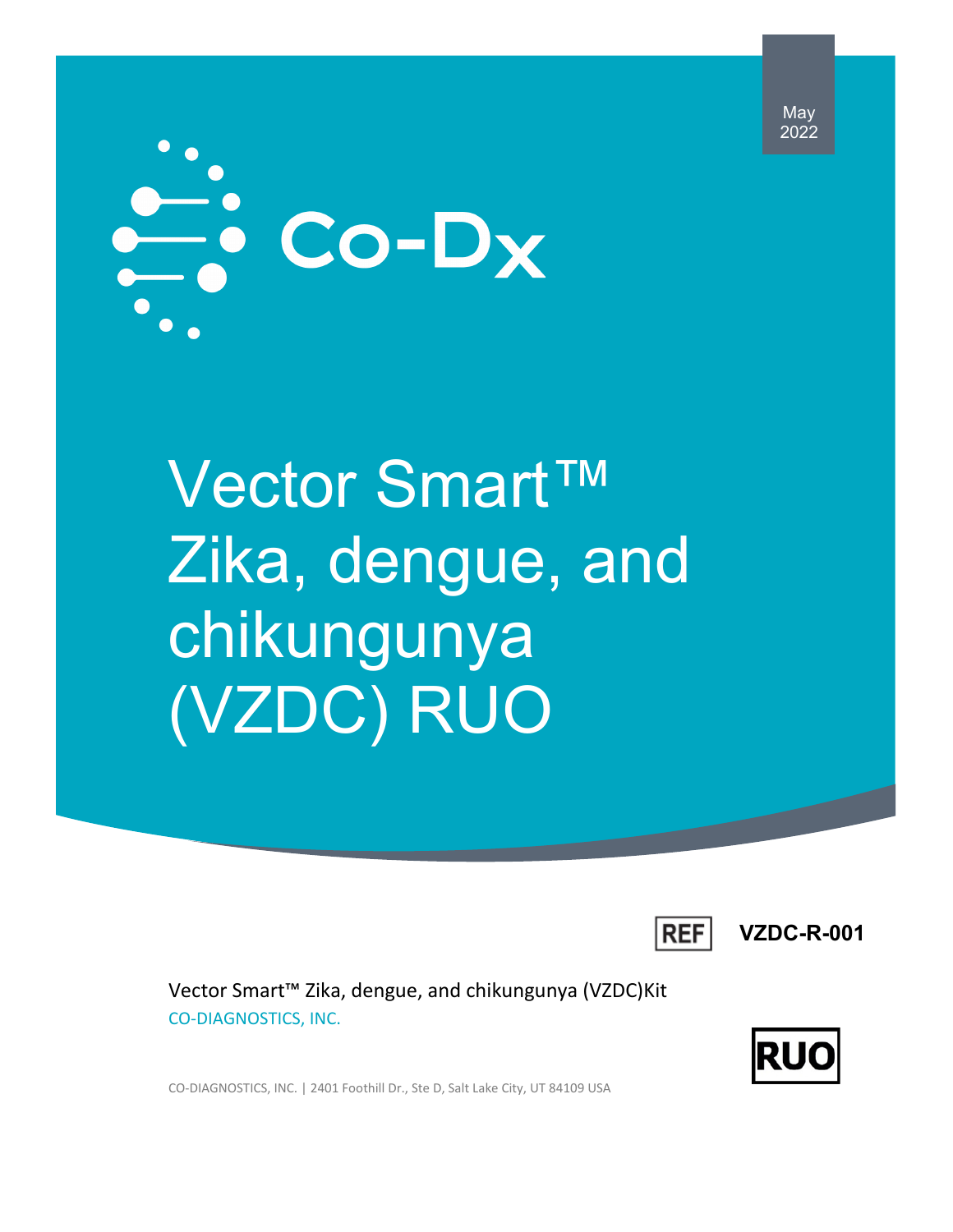

# **Table of Contents**

| $\mathbf{1}$ |      |  |  |  |  |
|--------------|------|--|--|--|--|
| 2            |      |  |  |  |  |
| 3            |      |  |  |  |  |
| 4            |      |  |  |  |  |
| 5            |      |  |  |  |  |
|              | 5.1  |  |  |  |  |
|              | 5.2  |  |  |  |  |
|              | 5.3  |  |  |  |  |
| 6            |      |  |  |  |  |
| 7            |      |  |  |  |  |
| 8            |      |  |  |  |  |
|              | 8.1  |  |  |  |  |
|              | 8.2  |  |  |  |  |
|              | 8.3  |  |  |  |  |
|              | 8.4  |  |  |  |  |
|              | 8.5  |  |  |  |  |
| 9            |      |  |  |  |  |
|              | 9.1  |  |  |  |  |
|              | 9.2  |  |  |  |  |
| 10           |      |  |  |  |  |
|              | 10.1 |  |  |  |  |
|              | 10.2 |  |  |  |  |
|              | 10.3 |  |  |  |  |
| 11           |      |  |  |  |  |
| 12           |      |  |  |  |  |
| 13           |      |  |  |  |  |
| 14           |      |  |  |  |  |
| 15           |      |  |  |  |  |
| 16           |      |  |  |  |  |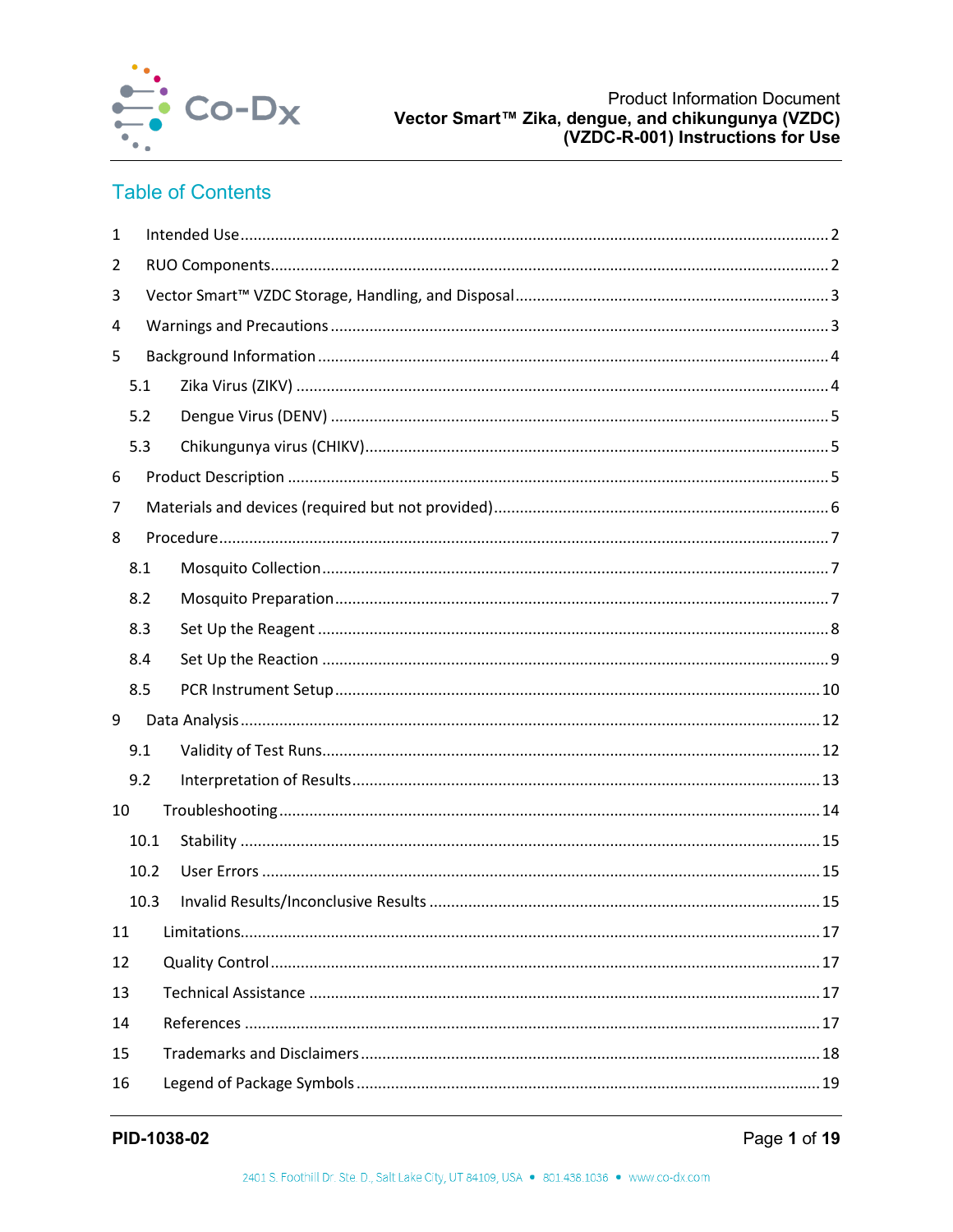



**Manufacturer:** Co-Diagnostics, Inc 2401 S Foothill Dr. Ste D Salt Lake City, UT 84109

Phone: +1 (801) 438-1036 Email: [info@co-dx.com](mailto:info@co-dx.com) Website: [www.co-dx.com](http://www.co-dx.com/)



# <span id="page-2-0"></span>**1 INTENDED USE**

The **Vector Smart™ Zika, dengue, and chikungunya (VZDC)** RUO is a research use only multiplex test, based on real-time PCR (qPCR) technology, for the simultaneous qualitative detection of the Zika (ZIKV), dengue types 1-4 (DENV), and chikungunya (20B21BCHIKV) specific RNA in mosquitoes.

**For research use only (RUO). Not for use in diagnostics procedures.** 

# <span id="page-2-1"></span>**2 RUO COMPONENTS**

See [Table 1](#page-2-2) for a list of RUO components.

## <span id="page-2-2"></span>**Table 1**

## *RUO Components List*

| <b>Lid</b><br>Color | <b>Component</b>                                   | <b>Symbol</b> | Catalog<br><b>Number</b> | <b>Description</b>                                                 | <b>Amount</b>                     |
|---------------------|----------------------------------------------------|---------------|--------------------------|--------------------------------------------------------------------|-----------------------------------|
| <b>Brown</b>        | Vector Smart™<br>VZDC Master Mix                   | MМ            | VZDC-MM-001              | Proprietary blend of<br>CoPrimers <sup>™</sup> and<br>PCR reagents | $1x500$ µL<br>(100)<br>reactions) |
| <b>Red</b>          | Vector Smart™<br><b>VZDC Positive</b><br>Control   | PC.           | VZDC-PC-001              | Proprietary blend of<br>target templates                           | $1x500$ µL<br>(100)<br>reactions) |
| <b>Clear</b>        | Nuclease-Free<br>Water                             | <b>NTC</b>    | <b>GEN-NF-001</b>        | DNase/RNase-free<br>water                                          | 1x500 µL<br>(100)<br>reactions)   |
| <b>Orange</b>       | Vector Smart™<br><b>VZDC</b> Extraction<br>Control | EC.           | VZDC-EC-001              | Proprietary blend of<br>the IPC template                           | 1x500 µL<br>(100)<br>reactions)   |

RUO Catalog Number is VZDC-R-001. Contact Sales at (801) 438-1036 ext. 01 or at [www.co](http://www.co-dx.com/contact/)[dx.com/contact/](http://www.co-dx.com/contact/) to order.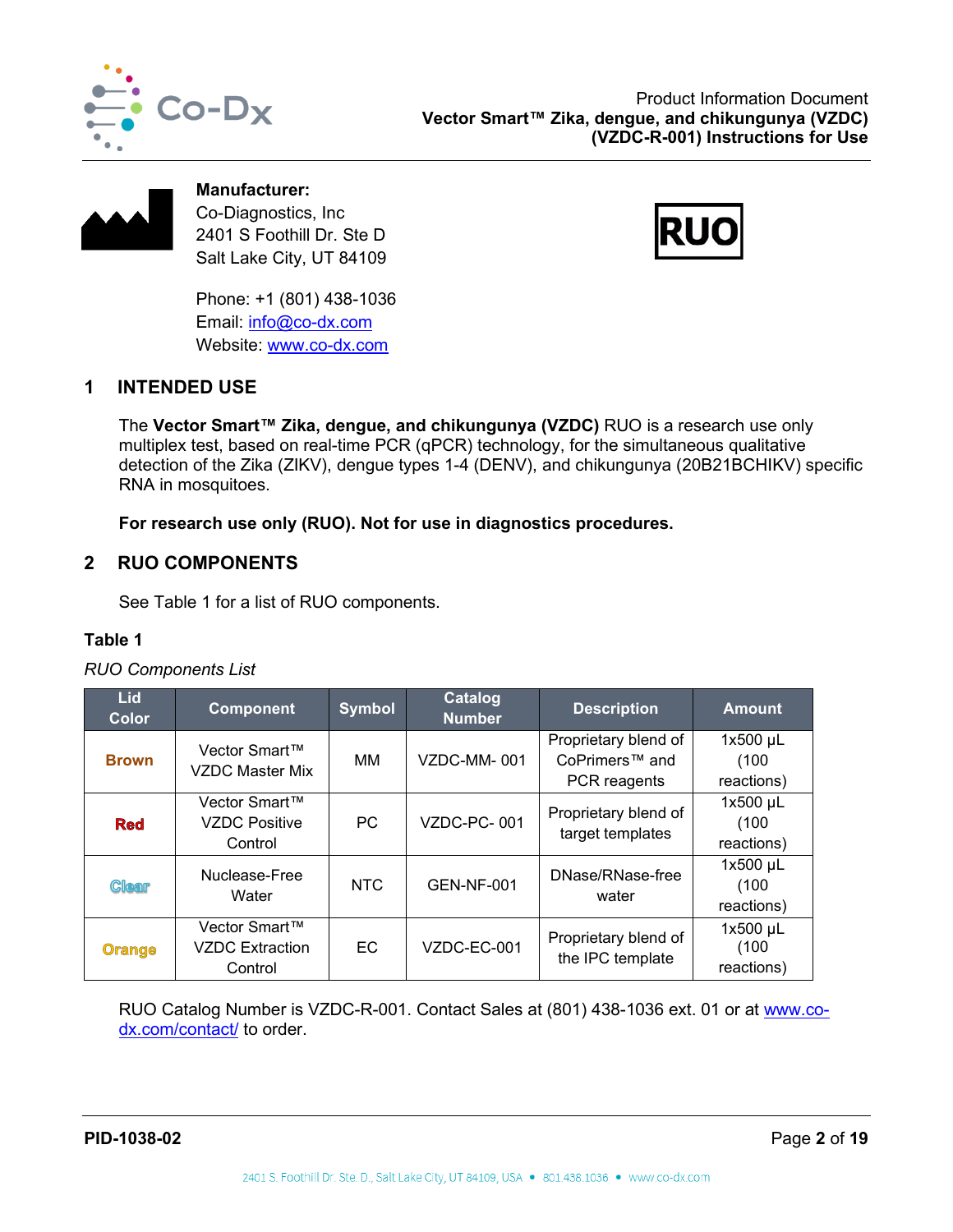

# <span id="page-3-0"></span>**3 VECTOR SMART™ VZDC STORAGE, HANDLING, AND DISPOSAL**

- The **Vector Smart™ VZDC** RUO is shipped on dry ice. The components of the RUO should arrive frozen. If one or more of the components are not frozen upon receipt, or are compromised during shipment, contact your distributor for assistance. Upon receipt of kit, laboratory should follow internal procedures for quality control.
- All components should be stored below -16°C upon arrival to prevent degradation of reagents.
- $\triangleright$  Repeated thawing and freezing of components (more than four times) should be avoided, specifically the master mix, as this might affect the performance of the assay. The reagents should be frozen in multiple aliquots if they are to be used intermittently.
- $\triangleright$  Co-Diagnostics recommends storage between +2°C and +8°C should not exceed a period of 4 hours.
- $\triangleright$  If you work in an area prone to power outages, it is recommended to have a back-up generator for your freezer as well as a temperature data log system to ensure that the **Vector Smart™ VZDC** test RUO remains frozen at -16°C.
- $\triangleright$  Protect **Master Mix** from light.
- $\triangleright$  Expired products should not be used, as the integrity of the components cannot be guaranteed.
- The product is not a biological waste. See Safety Data Sheets (SDS) for hazard classification. Disposal should be in accordance with applicable regional, national, and local laws and regulations.

## <span id="page-3-1"></span>**4 WARNINGS AND PRECAUTIONS**



#### **WARNING!**

Read this *Instructions for Use* carefully before using the product. Before first use check the components for integrity and frozenness upon arrival.

Users should pay attention to the following:

- $\triangleright$  Use of this product should be limited to personnel instructed and trained in the techniques of real-time PCR.
- $\triangleright$  Samples should always be treated as infectious and/or biohazardous. Use standard precautions.
- $\triangleright$  Wear protective gloves, lab coat, and eye protection when handling samples. Always wear gloves when handling RUO components.
- $\triangleright$  Always use DNase/RNase-free disposable pipette tips with filters.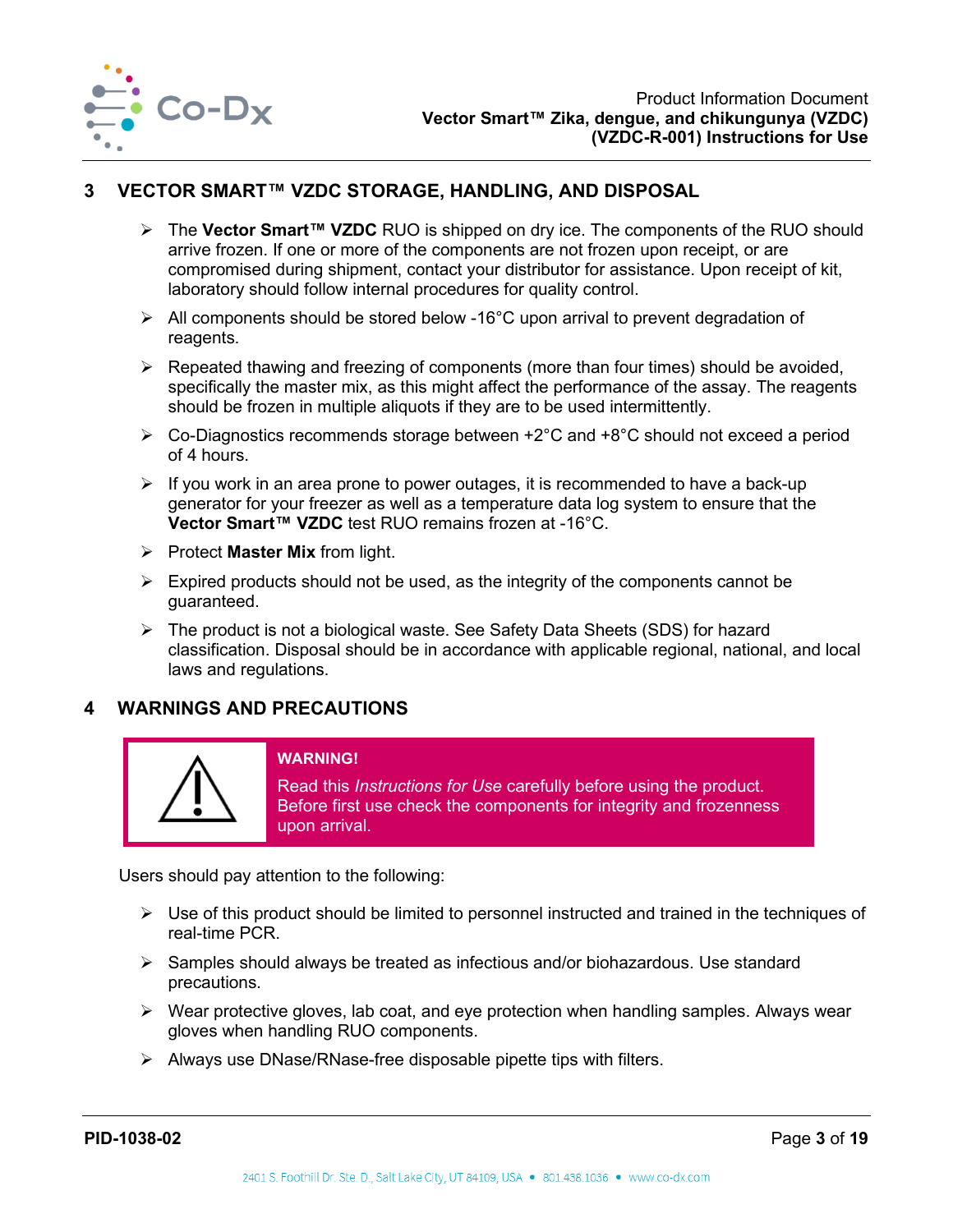

- $\triangleright$  Use segregated working areas for sample preparation, reaction setup, and amplification/detection activities. The workflow in the laboratory should proceed in a unidirectional workflow. To prevent contamination, change PPE between areas.
- $\triangleright$  Store and extract positive materials (specimen, controls, and amplicons) separately from other reagents. Dedicate supplies and equipment to separate working areas and do not move them from one area to another.
- Consult appropriate Safety data Sheets (SDS) for safety. The SDS for the **Vector Smart™ VZDC** test RUO is provided with the shipment. If not provided with shipment the SDS can be retrieved from Co-Diagnostics website at the link: http://co-dx.com/resources/safety-datasheets/
- $\triangleright$  Do not open the reaction tubes/plates post amplification.
- $\triangleright$  Do not autoclave reaction tubes/plates after the PCR, since this will not degrade the amplified nucleic acid and will risk contaminating the laboratory area.
- $\triangleright$  Do not use components of the RUO that have passed expiration date.
- $\triangleright$  Discard sample and assay waste according to your local safety regulations.

# <span id="page-4-0"></span>**5 BACKGROUND INFORMATION**

### <span id="page-4-1"></span>**5.1 Zika Virus (ZIKV)**

- **About:** The Zika virus was first isolated in 1947 in monkeys found in the Zika Forest in Uganda. The first human cases were discovered in 1952 and since then outbreaks throughout Africa, the Americas, Asia, and the Pacific have been reported. Zika virus was not thought to be endemically transmitted in the Americas until the emergence in Brazil in 2015. There was a striking increase in reports of congenital microcephaly cases, which triggered a declaration of an international public health emergency (Araújo, et al., 2018). In this study Araújo et al. found direct correlation between microcephaly cases and Zika occurrences. Another study conducted in 2016 demonstrated that ZIKV infects and destroys human neuronal stem cells grown as neurospheres and brain organoids. These observations helped solidify the link between fetal ZIKV infection and the development of microcephaly (Relich & Loeffelholz, 2017). Due to these serious neurological sequelae found in 2018, the World Health Organization (WHO) issued the annual review of diseases where the priority for R&D investments for Zika has been raised (World Health Organization, 2018).
- **The virus:** is an enveloped, single-stranded (+) RNA virus part of the *Flaviviridae*  family.
- **Transmission:** It is an arbovirus spread by the bite of infected mosquitos of the genus *Aedes. Aedes* mosquitoes usually bite during the day (early morning and late afternoon/evening). Zika virus is also transmitted from mother to fetus during pregnancy, through sexual contact, transfusion of blood and blood products, and organ transplant (Zika virus, 2018).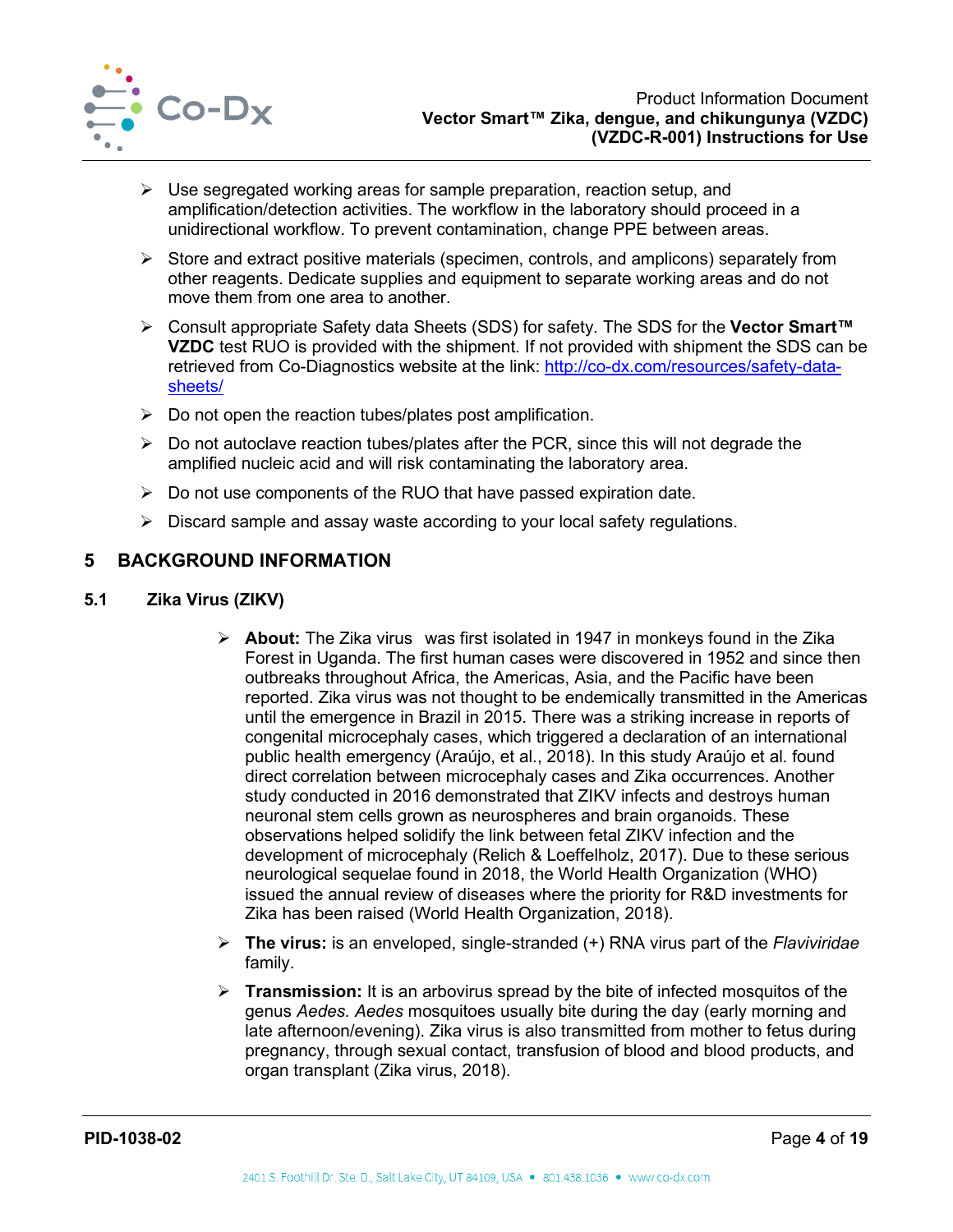

# <span id="page-5-0"></span>**5.2 Dengue Virus (DENV)**

- **About:** According to the World Health Organization Severe dengue was first recognized in the 1950s during the dengue epidemics in the Philippines and Thailand. Today, severe dengue affects most Asian and Latin American countries and has become a leading cause of hospitalization and death among children and adults in these regions (Dengue and severe dengue, 2019). There are 4 known serotypes of dengue (DENV 1-4). Immunity is acquired for long periods for each type, although the immunity to one type does not prevent the infection from the other types, what may cause in hyperendemic areas infection of dengue virus as frequent as up to four times per individual. The illness spectrum varies from asymptomatic, classic dengue fever, and severe or hemorrhagic dengue fever, which can be fatal (Wilder-Smith & Gubler, 2008). There is no specific treatment for dengue or severe dengue, but early detection and access to proper medical care lowers fatality rates below 1%. In many countries dengue fever is a reportable disease and must be registered with the responsible authority.
- **The virus:** is an enveloped, single-stranded (+) RNA virus part of the *Flaviviridae*  family.
- **Transmission:** Like Zika virus, dengue is an arbovirus spread by the bite of infected mosquitos of the genus *Aedes*. *Aedes* mosquitos usually bite during the day (early morning and late afternoon/evening). Humans who are already infected with the virus can transmit the infection (for 4-5 days; maximum 12) via bite from uninfected *Aedes* mosquitoes after their first symptoms appear (Dengue and severe dengue, 2019).

## <span id="page-5-1"></span>**5.3 Chikungunya virus (20B21BCHIKV)**

- **About:** Chikungunya is a mosquito (mainly by *Aedes albopictus*) spread disease that leads to painful rheumatic symptoms. The lineages of chikungunya are divided into two branches: West African (WA) and East/Central/South African (ECSA). The West African strains are more related to small outbreaks locally in Africa. The strains from ECSA lineage are the ones that spread largely through the world (Silva & Dermody, 2017).
- **The virus:** is a small enveloped, single-stranded (+) RNA virus part of the *Alphavirus* genus of the family *Togaviridae.*
- **Transmission:** Like Zika and dengue virus, chikungunya is an arbovirus spread by the bite of infected mosquitos of the genus *Aedes*. *Aedes* mosquitos usually bite during the day (early morning and late afternoon/evening).

# <span id="page-5-2"></span>**6 PRODUCT DESCRIPTION**

The **Vector Smart™ VZDC** RUO is a research use only multiplex test, based on real-time polymerase chain reaction technology. It tests for the presence or absence of ribonucleic acid (RNA) of the Zika, Dengue types 1-4, and Chikungunya viruses.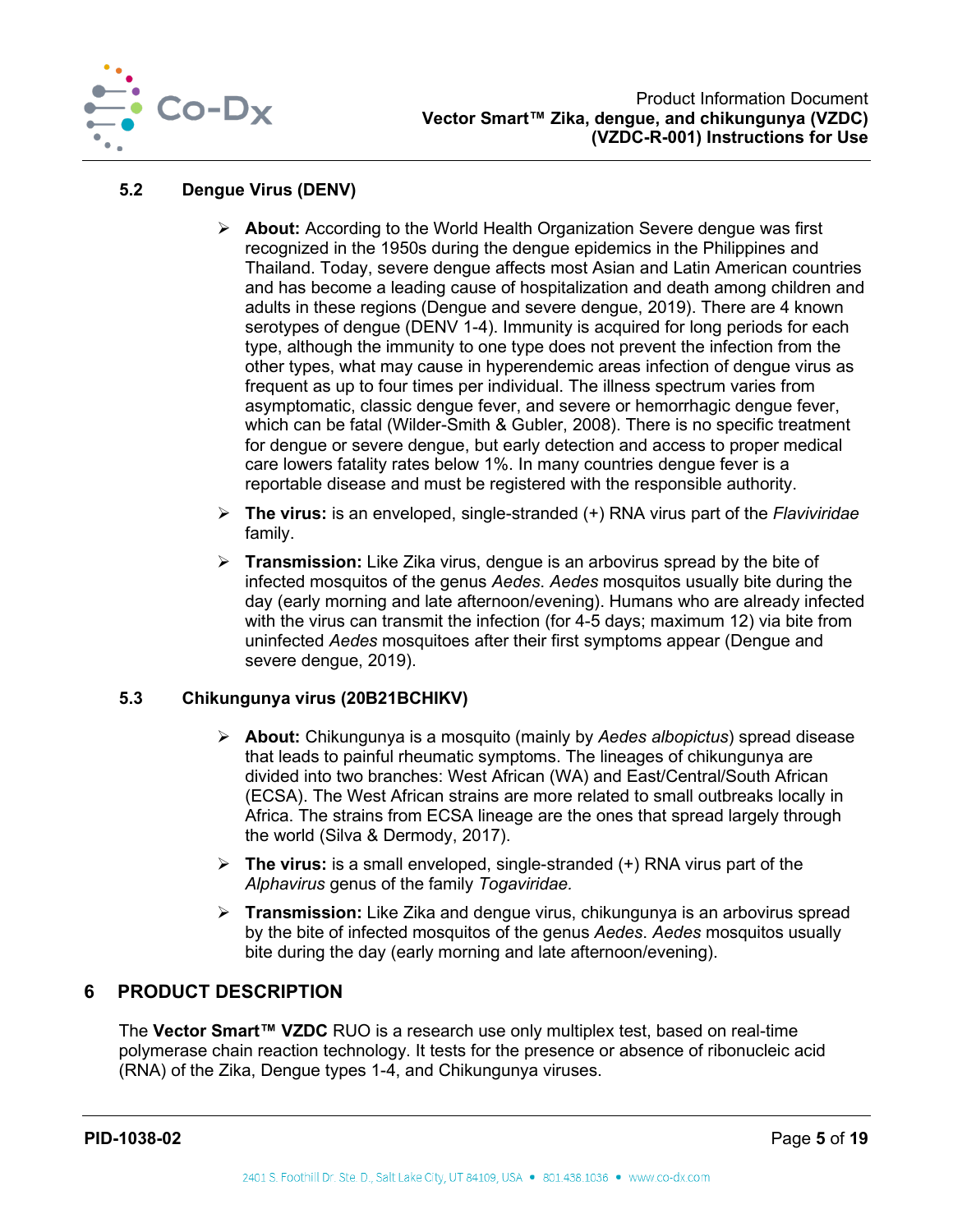

The **Vector Smart™ VZDC** test includes an internal control to identify possible qPCR inhibition, confirm the integrity of the reagents, and verify the quality of sample extraction. The **Vector Smart™ VZDC** test also includes a positive control which includes four synthetic nucleic acid molecules carrying sequences that are homologous to Zika (ZIKV), Dengue (DENV), and Chikungunya (20B21BCHIKV) viruses and the mosquito gDNA positive control sequence are targeted by this multiplex assay. Positive controls represent a source of cross-contamination. Precautions should be taken to prevent and minimize the risk.

CoPrimers™ in the **Vector Smart™ VZDC** test include the following:

- > CoPrimers™ that are targeting ZIKV are labelled with the FAM™ fluorophore
- CoPrimers™ that are targeting DENV are labelled with the CAL Fluor® Orange 560 fluorophore
- CoPrimers™ that are targeting 20B21BCHIKV are labelled with the Quasar® 670 fluorophore
- CoPrimers™ that are targeting the Mosquito Enhancer of the Internal Positive Control (IPC) DNA are labelled with CAL Fluor® Red 610 fluorophore

# <span id="page-6-0"></span>**7 MATERIALS AND DEVICES (REQUIRED BUT NOT PROVIDED)**

- $\triangleright$  Appropriate 4-channel real-time PCR instrument, compatible with the fluorophores used in this test.
- $\triangleright$  Appropriate nucleic acid extraction system or kit, with associated equipment according to the manufacturer's protocol.
- $\triangleright$  Vortex mixer
- $\triangleright$  Centrifuge with a rotor for 2 mL reaction tubes
- $\triangleright$  Pipettes (adjustable)
- $\triangleright$  Pipette tips with filters (disposable)
- $\triangleright$  Powder-free gloves (disposable)
- $\triangleright$  Ice
- $\triangleright$  Biosafety cabinet, ideally BSL-2 facility
- $\triangleright$  Copper coated premium BB's (for extraction) or another sample homogenizer



## **Warning!**

All instruments should be properly installed, calibrated, and maintained according to the manufacturer's instructions and recommendations. Do **not** use instruments with outdated calibration.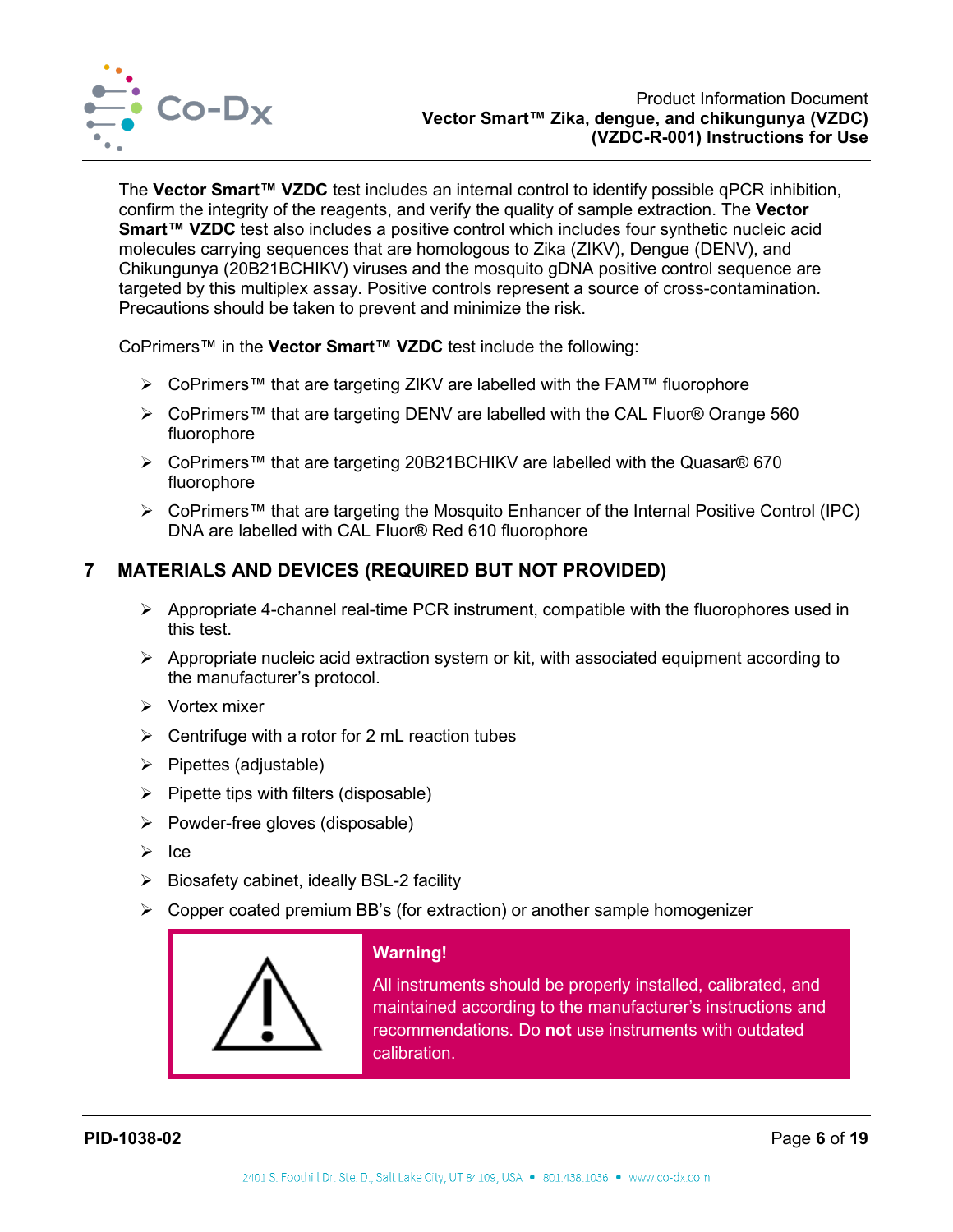

## <span id="page-7-0"></span>**8 PROCEDURE**

### <span id="page-7-1"></span>**8.1 Mosquito Collection**

Mosquitos are typically collected using commercially available mosquito traps, such as the CDC miniature light trap Model 512. The mosquitoes collected from a single collection site are often called a pool. The pool of mosquitoes are sexed and speciated based upon the region and the target(s) being tested for.

After being sexed and speciated, the mosquitoes are either stored frozen or can go through the extraction process. After extraction, the mosquito extract can then be tested or stored frozen, preferably at -70°C for future testing.

#### <span id="page-7-2"></span>**8.2 Mosquito Preparation**

The quality of the extraction of the RNA from the samples is essential for the performance of **Vector Smart™ VZDC**. The extraction protocol to be followed should be performed following manufacturer's instructions or an internally validated protocol. The suitability of the nucleic acid extraction procedure for use with **Vector Smart™ VZDC** must be validated by the user. Suggestions of extraction methods and systems include:

- QiAamp® Viral RNA Mini Kit (QIAGEN)
- MagMAX™ Viral RNA Isolation Kit (Applied Biosystems)
- MagMAX™ Viral Pathogen Nucleic Acid Isolation Kit (Applied Biosystems)
- $\triangleright$  Sbeadex Livestock Kit (LGC)

To prepare the mosquitoes before the extraction, place a pool of 10-50 mosquitoes in a 1.5 or 2.0 mL microcentrifuge tube, and add 10 µL per mosquito of (TE Buffer with 1% Trition X-100) to the tube (ex. 10 mosquitoes = 100  $\mu$ L TE/Trition X mix added), and 1 copper coated premium BB (for 19 or less mosquitoes) or 2 BB's (for 20 or more mosquitoes). Vortex the tube for 7 minutes, and centrifuge at 21,380 x g for 10 minutes. Remove the supernatant and continue with the extraction process.



For additional information and Technical Support regarding preparation please contact Technical Support (801) 438-1036 ext. 02 or via email at [support@co-dx.com.](mailto:%20support@co-dx.com)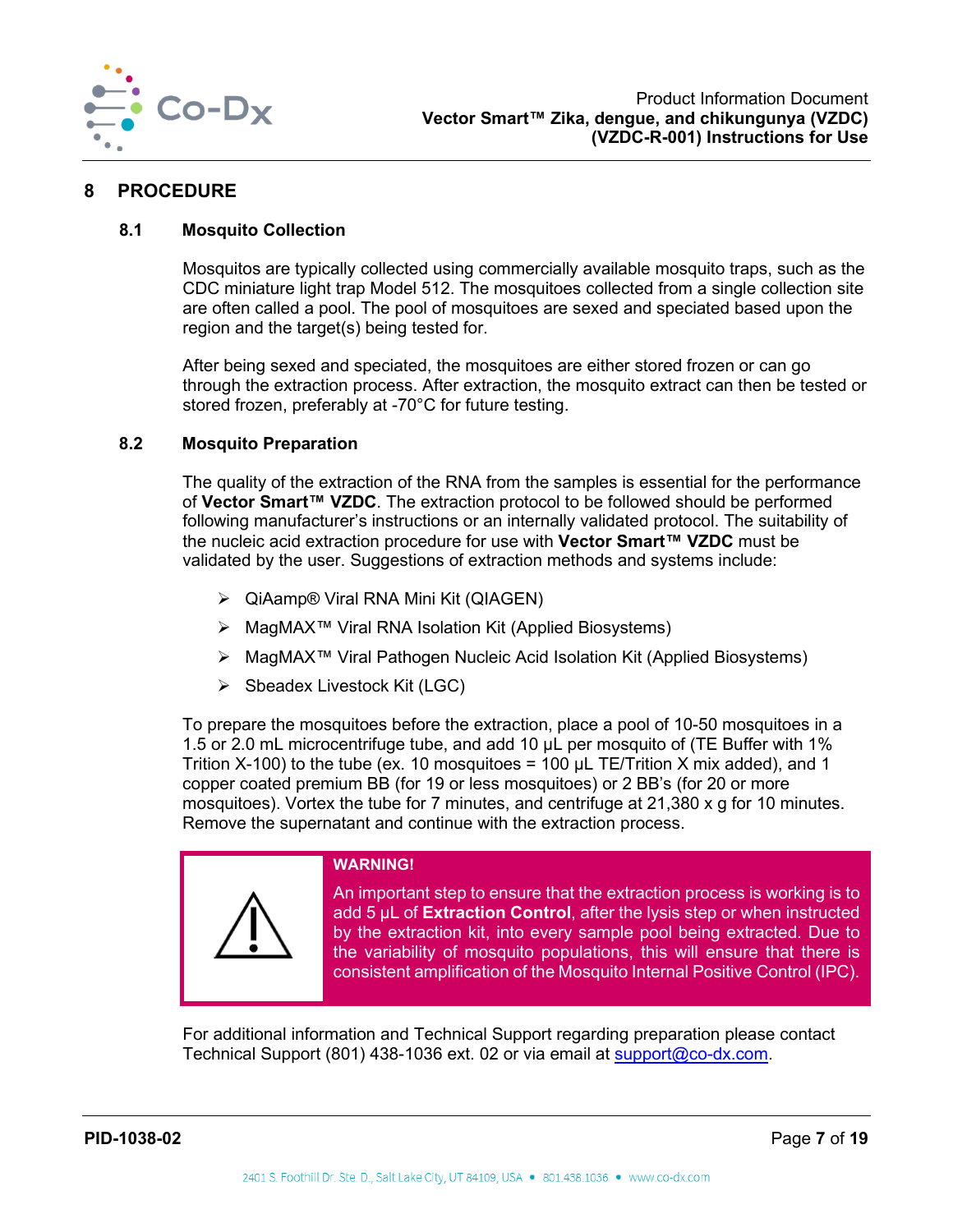

#### **WARNING!**

If your sample preparation system is using washing buffers containing ethanol, make sure to eliminate any traces of ethanol prior to elution of the nucleic acid. Ethanol is a strong inhibitor of real-time PCR.

The use of carrier RNA is crucial for extraction efficiency and stability of the extracted nucleic acid.

Do not use buffer from other products besides the buffer in the sample extraction kit. Products like the RAMP grinding buffer is known as a PCR inhibitor and should not be used (Burkhalter, Horiuchi, Biggerstaff, Savage, & Nasci, 2014).

#### <span id="page-8-0"></span>**8.3 Set Up the Reagent**

Perform the steps below to set up the reagent.

- 8.3.1 Clean all working surfaces with a fresh 10% bleach solution followed by a molecular-grade alcohol or another equivalent method of cleaning that disinfects and degrades nucleic acids.
- 8.3.2 Thaw all reagents and samples on ice, or a cold block, before starting the setup.
- 8.3.3 Vortex all Vector Smart™ VZDC DS MM, PC, nuclease-free water (used as a no template control or NTC), and all sample tubes for 3 seconds.
- 8.3.4 Briefly spin the MM, PC, NTC down before using to ensure reagents are properly mixed and to ensure removal of any condensation or residue from the lids.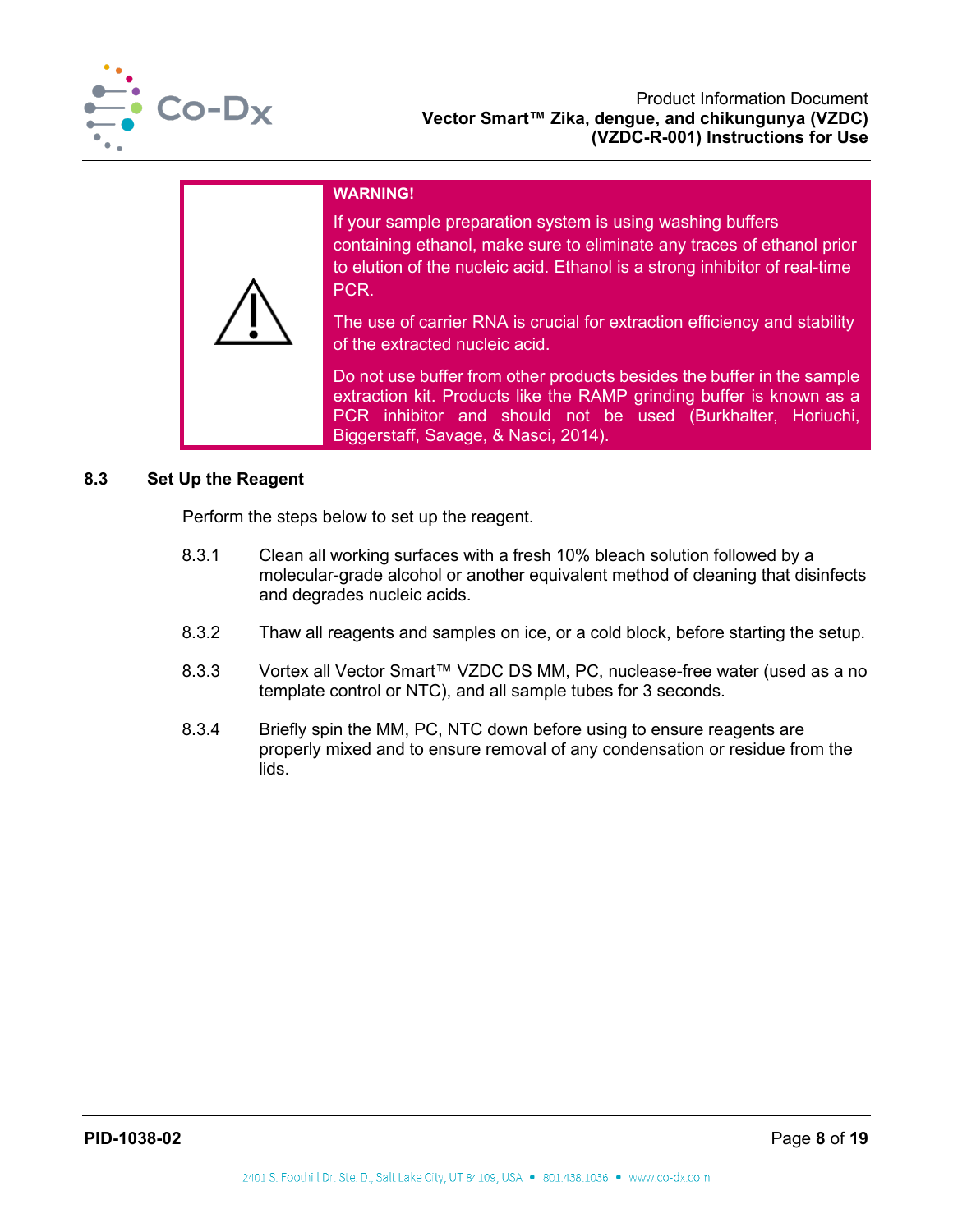

#### <span id="page-9-0"></span>**8.4 Set Up the Reaction**

Perform the steps below to set up the reaction.

- 8.4.1 Collect enough reaction wells for each of the following:
	- $\triangleright$  One for each NTC,
	- $\triangleright$  One for each sample you want to test, and
	- $\triangleright$  One (or more) for each PC

**Note:** The example below shows the minimum number of wells needed for 5 samples.

| Positive control     |  |
|----------------------|--|
| NTC.                 |  |
| <b>Samples</b><br>5  |  |
| Total wells needed 7 |  |

### **Important:**

Pipette on ice, if possible.

Perform PC pipetting and sample setup in a separate area, or at a separate time, from the MM and NTC.

Change pipette tips between samples and change pipette tips after pipetting each component.

Pipet the PC last, if possible, to avoid contamination events.

- 8.4.2 Pipet 10 µL of MM into each well collected.
- 8.4.3 Pipet 10 µL of the sample or 10 µL of NTC control to the appropriate wells (in addition to the 10 µL of MM already in the well).

**Note:** Ensure to include at least one NTC control in each run and that enough space remains for at least one PC.

- 8.4.4 Pipet 10 µL of PC into the appropriate well.
- 8.4.5 Seal the reaction plate with an optical adhesive film or seal each reaction tube with its appropriate lid.
- <span id="page-9-1"></span>8.4.6 Place the plate or tubes into the real-time PCR instrument in the correct orientation and start the run.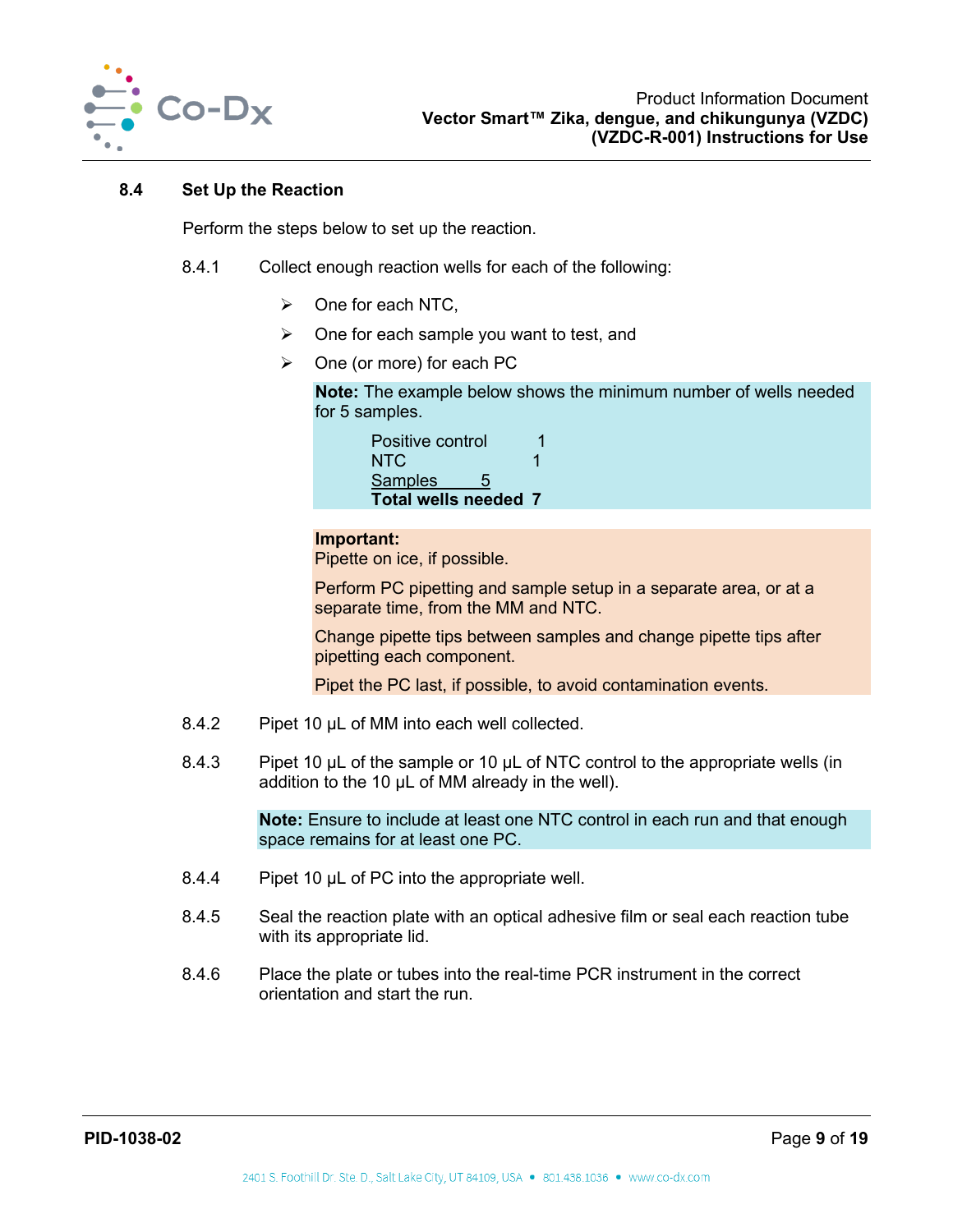

#### **8.5 PCR Instrument Setup**

- 8.5.1 For basic information regarding setup and programming of the different real-time PCR instruments, please refer to the user manual of the respective instrument. For programming instructions questions regarding the use of other real-time PCR instruments please contact the Laboratory (801) 438-1036 ext.03 or at [www.co-dx.com/contact/.](http://www.co-dx.com/contact/)
- 8.5.2 If using a Co-Diagnostics Inc. CoDx Box, contact the Laboratory (801) 438-1036 ext. 03 or at [www.co-dx.com/contact/](http://www.co-dx.com/contact/) for the template file for download. The template file comes pre-programmed with the settings described below. When not using a template, or using another device, use the settings outlined below to program the PCR instrument.
	- 8.5.2.1 To achieve optimal performance from the test, it is important to make sure that the instrument is compatible with the conditions outlined in [Table 2.](#page-10-0)

### <span id="page-10-0"></span>**Table 2**

#### *Recommended Instrument Settings*

| <b>Item</b>            | <b>Setting</b> |
|------------------------|----------------|
| <b>Reaction Volume</b> | $10 \mu L$     |
| <b>Ramp Rate</b>       | Default        |
| Passive Reference      | None           |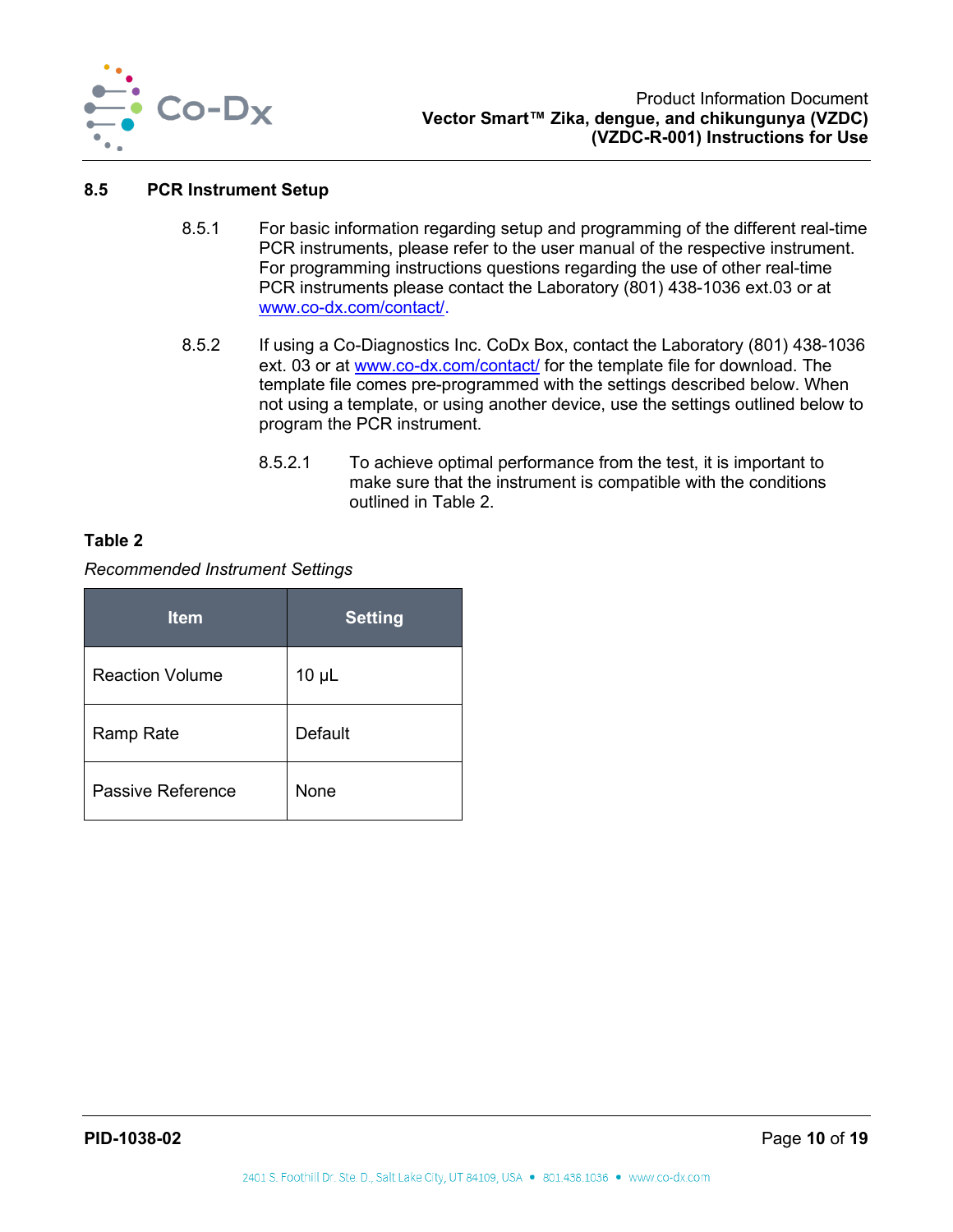

## 8.5.3 Program PCR instrument with the cycling conditions in [Table 3.](#page-11-0)

## <span id="page-11-0"></span>**Table 3**

# *Recommended Cycling Conditions*

| <b>Item</b>              | <b>Stage</b> | <b>Cycles</b> | <b>Temperature</b> | <b>Time</b>   |
|--------------------------|--------------|---------------|--------------------|---------------|
| Reverse<br>Transcription | Activation   |               | $45^{\circ}$ C     | 15<br>minutes |
| Initial<br>Denaturation  | Hold         |               | $95^{\circ}$ C     | minutes       |
|                          |              |               | $95^{\circ}$ C     | seconds       |
| Amplification            | Cycling      | 50            | $55^{\circ}$ C     | 32<br>seconds |

- 8.5.4 Ensure that PCR instrument being used is compatible with fluorophores below. Some devices may not have options for the quencher. If needing help or have questions, contact Co-Diagnostics Inc. Technical Support at (801) 438-1036 ext. 03 or at [www.co-dx.com/contact/.](http://www.co-dx.com/contact/)
- 8.5.5 Define the fluorescence detectors (dyes) as outlined in [Table 4.](#page-11-1)

## <span id="page-11-1"></span>**Table 4**

#### *Recommended Fluorescence Detector Definitions*

| <b>Target</b>                                | <b>Detector Name</b> | <b>Reporter</b>                            | Quencher             |
|----------------------------------------------|----------------------|--------------------------------------------|----------------------|
| ZIKV specific RNA                            | <b>ZIKV</b>          | <b>FAM™</b>                                | BHQ <sup>®</sup> - 1 |
| DENV specific RNA                            | <b>DENV</b>          | <b>CAL Fluor<sup>®</sup> Orange</b><br>560 | BHQ <sup>®</sup> - 1 |
| specific<br><b>RNA</b>                       | 20B21BCHIKV          | Quasar <sup>®</sup> 670                    | $BHQ@ - 2$           |
| Mosquito Internal<br><b>Positive Control</b> | <b>IPC</b>           | CAL Fluor <sup>®</sup> Red 610             | BHQ <sup>®</sup> - 2 |

8.5.6 When the run is finished, ensure that the run file is saved.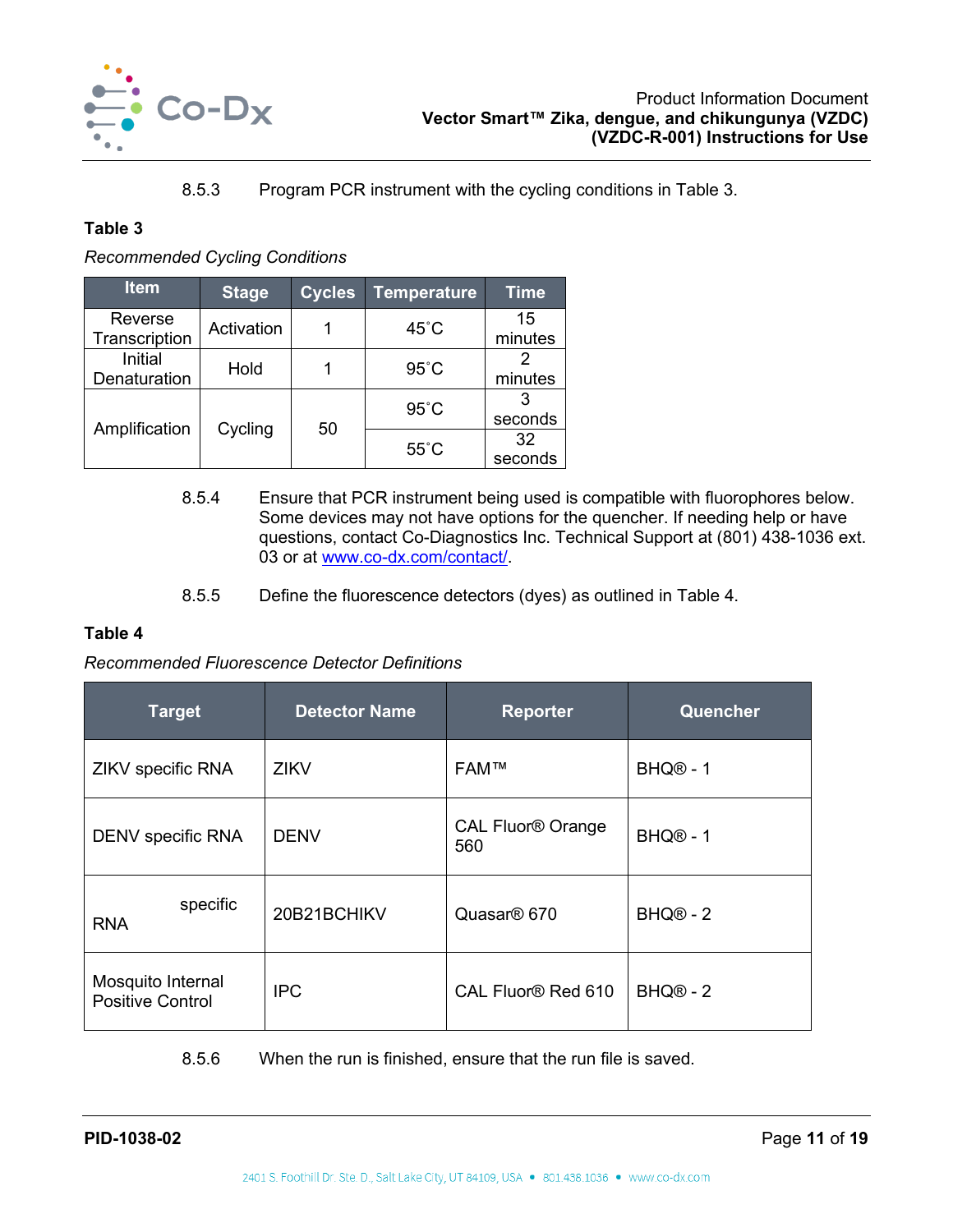

# <span id="page-12-0"></span>**9 DATA ANALYSIS**

For basic information regarding data analysis on specific real-time PCR instruments refer to the user manual of the respective instrument.

### <span id="page-12-1"></span>**9.1 Validity of Test Runs**

- 9.1.1 Valid Test Run
	- 9.1.1.1 Check to see that both the positive and no template control passed.
	- 9.1.1.2 The control conditions outlined in [Table 5](#page-12-2) must be met.

#### <span id="page-12-2"></span>**Table 5**

#### *Control Conditions to be Met*

| <b>Control Name</b><br><b>Control Type</b> |                         | <b>Purpose of Control</b>                             | <b>ZIKV</b> | <b>DENV</b> | 20B21B<br><b>CHIKV</b> | <b>Internal</b><br><b>Positive</b><br><b>Control</b> |  |
|--------------------------------------------|-------------------------|-------------------------------------------------------|-------------|-------------|------------------------|------------------------------------------------------|--|
|                                            | ZIKV (FAM™)             |                                                       | ÷.          | ÷.          | ÷.                     |                                                      |  |
| <b>VZDC Positive</b>                       | <b>DENV</b><br>(CF®560) | Verifies the<br>performance of the                    |             |             |                        | $+$                                                  |  |
| Control                                    | 20B21BCHIK<br>V (Q®670) | master mix                                            |             |             |                        |                                                      |  |
|                                            | IPC (CF®610)            |                                                       |             |             |                        |                                                      |  |
| No Template<br>Control                     | Master Mix +<br>Water   | Verifies the reagents<br>are free of<br>contamination |             |             |                        |                                                      |  |

- 9.1.1.3 If controls pass, interpret the sample results.
- 9.1.2 Invalid Test Run
	- 9.1.2.1 If any of the controls fail, the run is invalid. Document the run and initiate troubleshooting.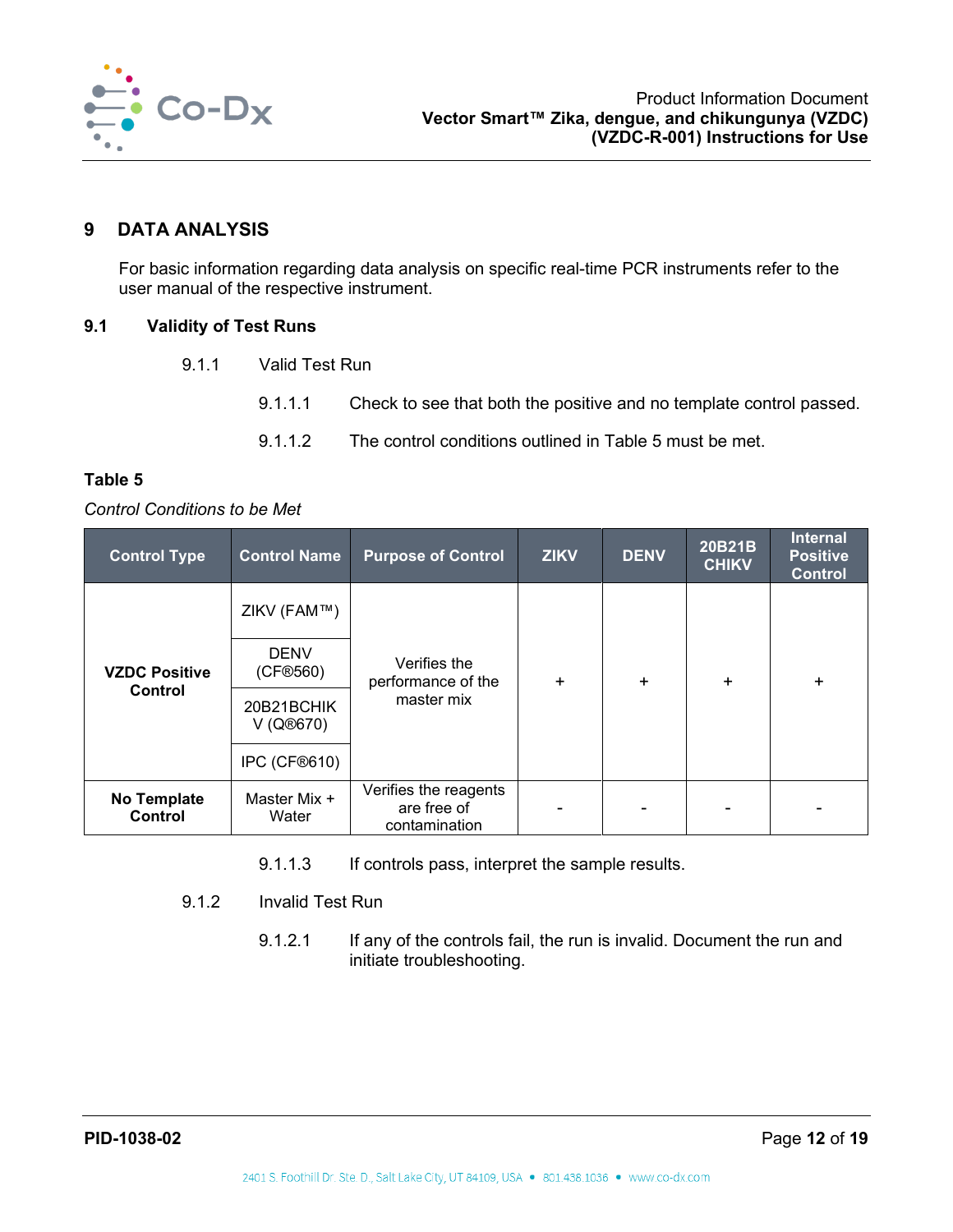

### <span id="page-13-0"></span>**9.2 Interpretation of Results**

Once the controls have passed, the unknown samples can be interpreted based on three possible outcomes:

- $\triangleright$  Positive
- $\triangleright$  Negative
- $\triangleright$  Inconclusive

A **Positive** result will show an amplification curve or cycle threshold value for ZIKV, DENV, or 20B21BCHIKV. The cut off value should be determined by in house validation testing. However, internal studies have shown rare primer-dimer formation or other nonspecific amplification at 45 cycles. This fact can be attributed to the nature of the CoPrimers™ (Satterfield, 2014) (Poritz & Ririe, 2014). The amplification of the IPC shows that the extraction was successful.

A **Negative** result will show no amplification for ZIKV, DENV, or 20B21BCHIKV; The absence of a curve for VZDC indicates a negative result ONLY when the IPC marker is positive.

An **Inconclusive** result will result if any of the controls fail. See troubleshooting.

The interpretation of results can be translated to [Table 6.](#page-14-1)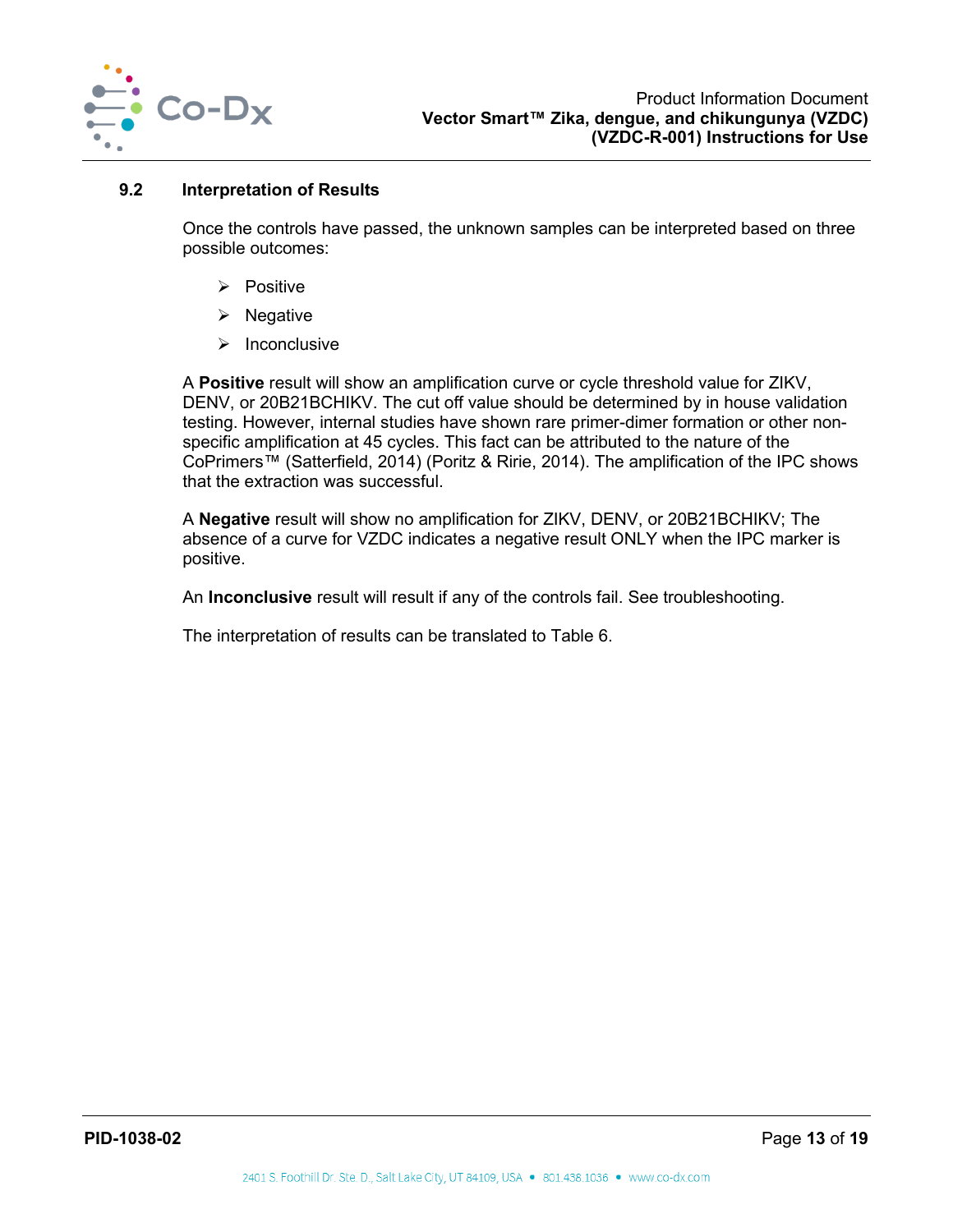

## <span id="page-14-1"></span>**Table 6**

*Interpretation of Results Translation*

| <b>Marker</b>             | <b>ZIKV</b>       | <b>DENV</b> | 20B21<br><b>BCHIK</b><br>$\overline{\mathsf{v}}$ | <b>Mosquito</b><br><b>Internal</b><br><b>Positive</b><br><b>Control</b><br>(NAM.18S) | <b>Vector</b><br>Smart™<br><b>Positive</b><br><b>Control</b> | <b>No Template</b><br>Control (NTC)<br><b>Vector</b><br>Smart™<br>Master Mix +<br><b>Nuclease-Free</b><br><b>Water</b> | <b>Result</b>         |
|---------------------------|-------------------|-------------|--------------------------------------------------|--------------------------------------------------------------------------------------|--------------------------------------------------------------|------------------------------------------------------------------------------------------------------------------------|-----------------------|
|                           | ÷                 | ٠           | ٠                                                |                                                                                      |                                                              |                                                                                                                        | VZDC +                |
|                           |                   |             |                                                  |                                                                                      |                                                              |                                                                                                                        | VZDC -                |
|                           |                   |             | $\blacksquare$                                   |                                                                                      |                                                              |                                                                                                                        | $ZIKV +$              |
|                           | ÷                 |             |                                                  |                                                                                      |                                                              |                                                                                                                        | DENV-                 |
|                           |                   |             |                                                  |                                                                                      |                                                              |                                                                                                                        |                       |
|                           | ٠                 |             | $\blacksquare$                                   |                                                                                      |                                                              |                                                                                                                        | 20B21BCHIKV-<br>ZIKV- |
|                           |                   |             |                                                  |                                                                                      |                                                              |                                                                                                                        | DENV+                 |
|                           |                   |             |                                                  |                                                                                      |                                                              | 20B21BCHIKV -                                                                                                          |                       |
|                           |                   |             |                                                  |                                                                                      | <b>Pass</b>                                                  |                                                                                                                        |                       |
|                           |                   | ٠           |                                                  |                                                                                      |                                                              | ZIKV-<br>DENV-                                                                                                         |                       |
|                           |                   |             |                                                  |                                                                                      |                                                              | 20B21BCHIKV+                                                                                                           |                       |
|                           | ÷<br>٠            |             |                                                  |                                                                                      |                                                              | ZIKV+                                                                                                                  |                       |
|                           |                   |             | $\blacksquare$                                   |                                                                                      |                                                              | DENV+                                                                                                                  |                       |
| <b>Instrument Reading</b> |                   |             |                                                  |                                                                                      |                                                              |                                                                                                                        | 20B21BCHIKV-          |
|                           |                   | ٠           |                                                  |                                                                                      |                                                              |                                                                                                                        | ZIKV-                 |
|                           |                   |             | ÷                                                |                                                                                      |                                                              |                                                                                                                        | DENV+                 |
|                           |                   |             |                                                  |                                                                                      |                                                              |                                                                                                                        | 20B21BCHIKV+          |
|                           |                   |             |                                                  |                                                                                      |                                                              |                                                                                                                        |                       |
|                           | ÷                 |             | ÷                                                |                                                                                      |                                                              |                                                                                                                        | DENV-                 |
|                           |                   |             |                                                  |                                                                                      |                                                              |                                                                                                                        |                       |
|                           |                   |             |                                                  |                                                                                      |                                                              |                                                                                                                        | Inconclusive:         |
|                           |                   |             |                                                  | Fail                                                                                 |                                                              | <b>Pass</b>                                                                                                            | <b>See</b>            |
|                           |                   |             |                                                  |                                                                                      |                                                              |                                                                                                                        | Troubleshooting       |
|                           | <b>Any Result</b> |             | <b>Pass</b>                                      | Fail                                                                                 | <b>Pass</b>                                                  |                                                                                                                        |                       |
|                           |                   |             | <b>Pass</b>                                      | Fail                                                                                 |                                                              |                                                                                                                        |                       |

The cut off value will determine what results are to be considered positive or negative. It should be determined by the assay development.

# <span id="page-14-0"></span>**10 TROUBLESHOOTING**

Co-Diagnostics Inc. values customer feedback and we would like to be informed of any issues with the **Vector Smart™ VZDC kit,** even if the recommended steps for troubleshooting solve the issue.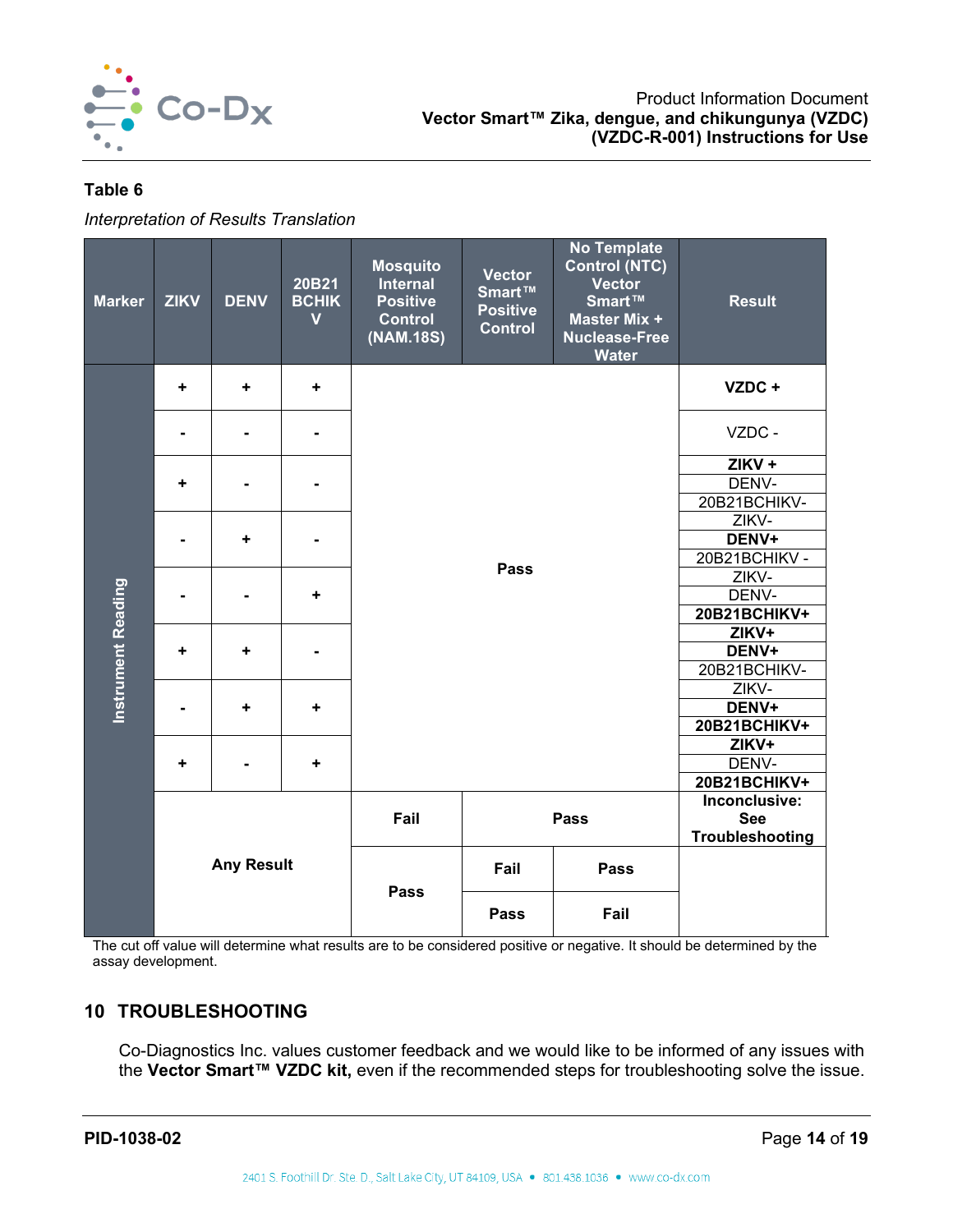

To give feedback please fill out the Customer Feedback Form by visiting [www.co](http://www.co-dx.com/contact/feedback/)[dx.com/contact/feedback/](http://www.co-dx.com/contact/feedback/)

#### <span id="page-15-0"></span>**10.1 Stability**

Real-time and accelerated shelf-life and in-use stability studies are currently under testing. Presently, the expiration date of this product has been established as 12 months. It is not recommended to use expired RUO reagents, doing so may lead to inaccurate results.

Always use the most recent version of this document for updates as more stability information will be added when studies are completed.

#### <span id="page-15-1"></span>**10.2 User Errors**

Good Laboratory Practices for Molecular Biology Diagnostics (Viana & Wallis, 2011) are necessary for the use of this product. This product is not intended to be used by untrained personnel.

It is essential for the user to have some molecular biology experience and be familiar with proper pipetting technique to prevent errors, such as splashes, crossover contamination, and errors on volume selection. Pipette tips must be replaced after every pipetting. Gloves must be replaced often. Equipment, such as pipettes and real-time PCR instruments, should be calibrated when applicable.

90 minutes of online training for Good Laboratory Practices for Molecular Genetics Testing (Centers for Disease Control and Prevention, 2017) is available at the CDC website at the following link [https://www.cdc.gov/labtraining/training-courses/good-lab-practices](https://www.cdc.gov/labtraining/training-courses/good-lab-practices-molecular-genetics-testing.html)[molecular-genetics-testing.html](https://www.cdc.gov/labtraining/training-courses/good-lab-practices-molecular-genetics-testing.html)

#### <span id="page-15-2"></span>**10.3 Invalid Results/Inconclusive Results**

10.3.1 Vector Smart™ VZDC Positive Control not amplifying

No amplification from the PC could be the result of one or multiple factors, such as:

- $\triangleright$  Pipetting errors (pipetting control into the wrong well, missing a well, pipetting inadequate amount of reagent),
- $\triangleright$  Incorrect placement of plates or tubes into the real-time PCR instrument,
- Vector Smart™ VZDC Master Mix or Vector Smart™ VZDC Positive Control degradation (result of reagents being at temperatures above - 20°C for an extended period),
- $\triangleright$  Use of expired reagents,
- $\triangleright$  or the wrong reagents being used.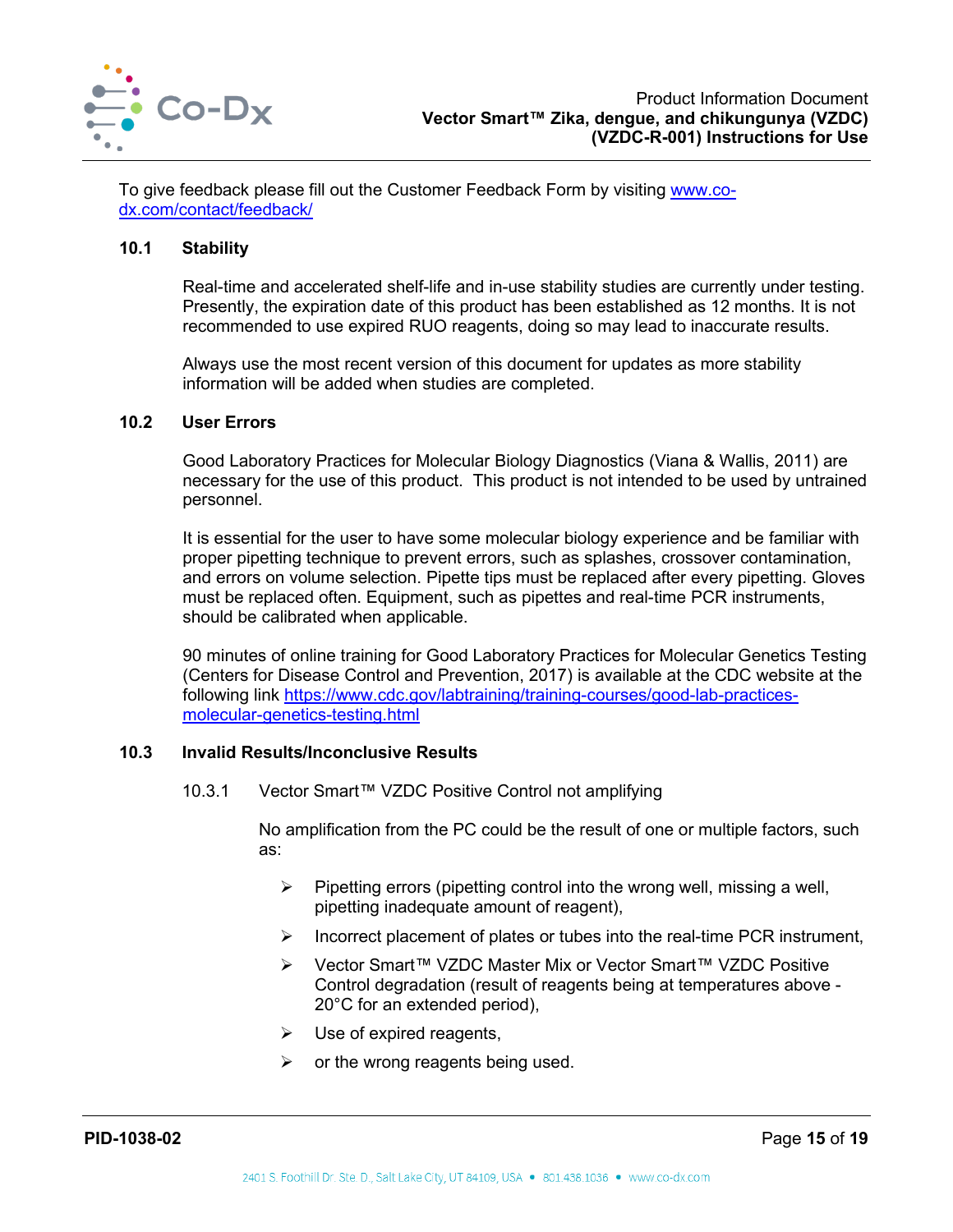

Without further evidence, it is best to disregard the results from the samples and re-test by re-amplification. If the positive control fails again, then an investigation should be conducted to identify possible causes for error, and the test must be reprocessed from extraction or not, depending on the investigation results and risks identified in the process. If failure of the positive control happens a third time after re-extraction and re-amplification, open a new **Vector Smart™ VZDC Positive Control** or **Master Mix**, and retest. If still failing, please contact Co-Diagnostics Inc. Technical Support at (801) 438-1036 ext. 02 visiting [www.co](http://www.co-dx.com/contact/)[dx.com/contact/.](http://www.co-dx.com/contact/)

10.3.2 NAM. 18s Mosquito Internal Positive Control (IPC) not amplifying in samples

No amplification from the IPC channel could be the result of one or multiple factors, such as:

- $\triangleright$  Not enough nuclear material in the sample,
- $\triangleright$  PCR inhibitors such as: ethanol and heparin,
- $\triangleright$  the extraction was performed incorrectly,
- $\triangleright$  or the extraction used is not compatible or has a step that eliminates a crucial element for extraction.
- $\triangleright$  Sample origin not compatible to the test designed application.
- $\triangleright$  or the extraction used is not compatible or has a step that eliminate the mosquito DNA (e.g., a DNase Digestion step.

Negative results, without IPC amplification, cannot be trusted and re-testing by re-amplification should be performed. If the IPC fails again, then samples should be re-extracted and re-amplified. If it fails after a third time an investigation should be conducted to identify possible causes for error. If the cause for the error is clear, the test can either be signed out as **inconclusive** due to either PCR inhibitors being present or not enough nuclear material being present. If the cause for error is unclear, contact Co-Diagnostics Inc. Technical Support by calling (801) 438-1036 ext. 02 or by visiting [www.co-dx.com/contact/.](http://www.co-dx.com/contact/)

## 10.3.3 **No Template Control** showing amplification

 $\triangleright$  Amplification of VZDC in a No Template Control indicates contamination in one or more of the reagents, incorrect placement of plate or tube into the real-time PCR instrument, or pipetting errors.

None of the results can be trusted and re-testing by re-amplification should be performed. If the NTC fails again, then an investigation should be conducted to identify possible causes for error, and the test must be reprocessed from extraction or not, depending on the investigation results and risks identified in the process. If failure of the NTC, after re-extraction and re-amplification,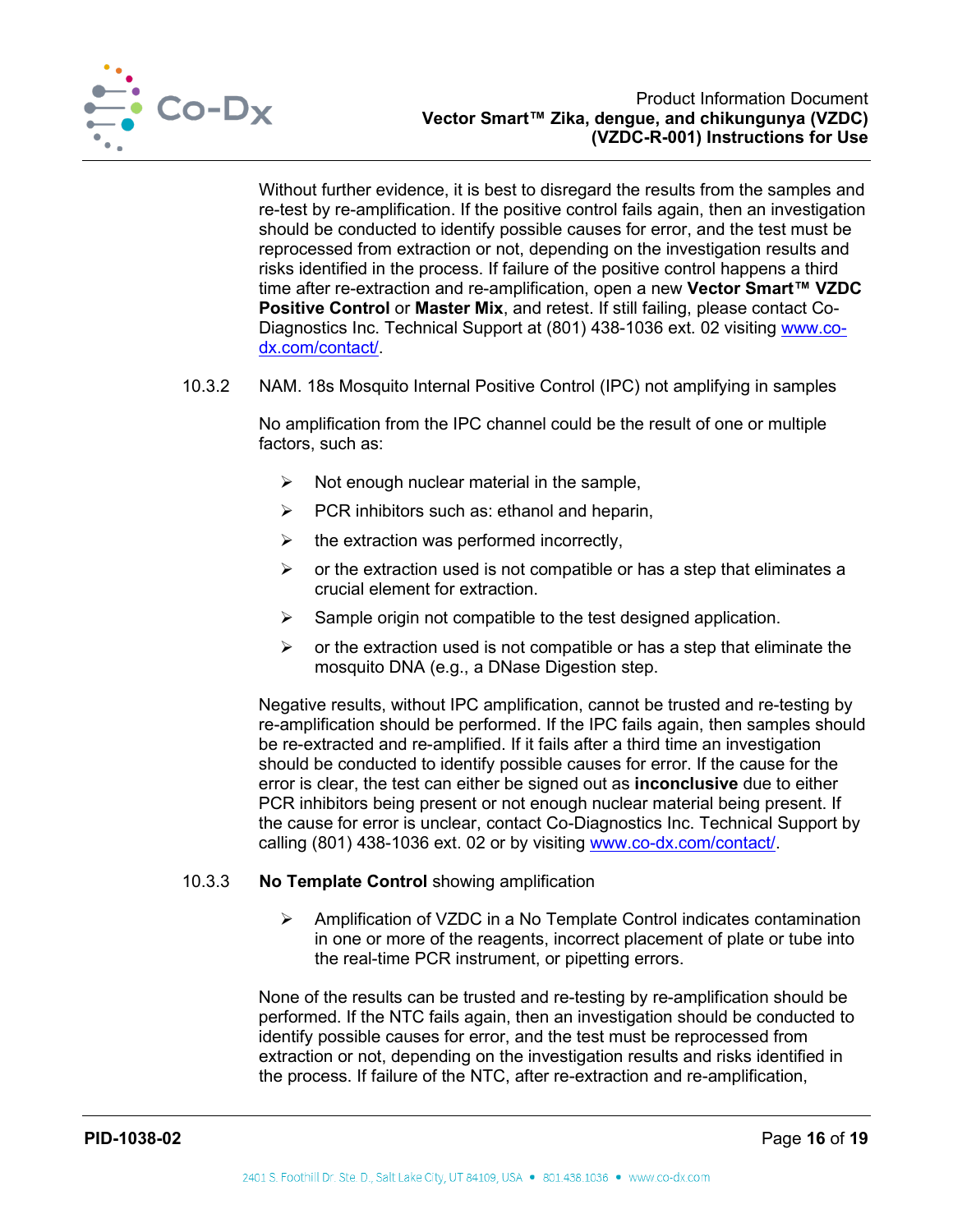

happens a third time, open a new nuclease-free water and retest. If still failing, please contact Co-Diagnostics Inc. Technical Support by calling (801) 438-1036 ext. 02 or by visiting [www.co-dx.com/contact/.](http://www.co-dx.com/contact/)

# <span id="page-17-0"></span>**11 LIMITATIONS**

- $\triangleright$  This product is intended for research use only. Not intended for use in clinical diagnostics for its performance for diagnostic applications has not be established.
- $\triangleright$  Strict compliance with this document is required for optimal results. Please, always use the most recent version of this document. This can be downloaded for free at: [www.co](http://www.co-dx.com/resources/instructions-for-use/)[dx.com/resources/instructions-for-use/](http://www.co-dx.com/resources/instructions-for-use/) or by visiting [www.co-dx.com/contact/.](http://www.co-dx.com/contact/)
- $\triangleright$  Use of this product is to be limited to trained and instructed personnel in real-time PCR techniques.
- $\triangleright$  Good laboratory practices are essential for the proper performance of this assay. It is also recommended that upon receipt of reagents a test run be performed to check the integrity, and performance of the reagents prior to testing on samples.
- $\triangleright$  Appropriate collection, transport, storage, and processing procedures of samples are required for optimal results.
- Do not use the **Vector Smart™ VZDC** RUO components directly on the specimens collected. Perform an appropriate nucleic acid extraction prior to using this assay.
- $\triangleright$  The presence of PCR inhibitors may cause false negatives or invalid results.
- $\triangleright$  Potential mutations of the target regions of the ZIKV, DENV, and 20B21BCHIKV genome covered by this test RUO may result in failure to detect the presence of the pathogens.

# <span id="page-17-1"></span>**12 QUALITY CONTROL**

In accordance with the Co-Diagnostics Inc.'s ISO 13485-certified Quality Management System, each lot of **Vector Smart™ VZDC** RUO is tested against predetermined specifications to ensure consistent product quality.

## <span id="page-17-2"></span>**13 TECHNICAL ASSISTANCE**

For technical assistance, please contact our Technical Support:

- Website:<http://co-dx.com/contact/>
- Email: **[info@co-dx.com](mailto:info@co-dx.com)**
- Phone:  $(801)$  438-1036 ext. 02

# <span id="page-17-3"></span>**14 REFERENCES**

Araújo, T. V., Ximenes, R. A., Miranda-Filho, D. d., Souza, W. V., Montarroyos, U. R., Melo, A. P., . . . Rodrigues, L. C. (2018, March 1). Association between microcephaly, Zika virus infection,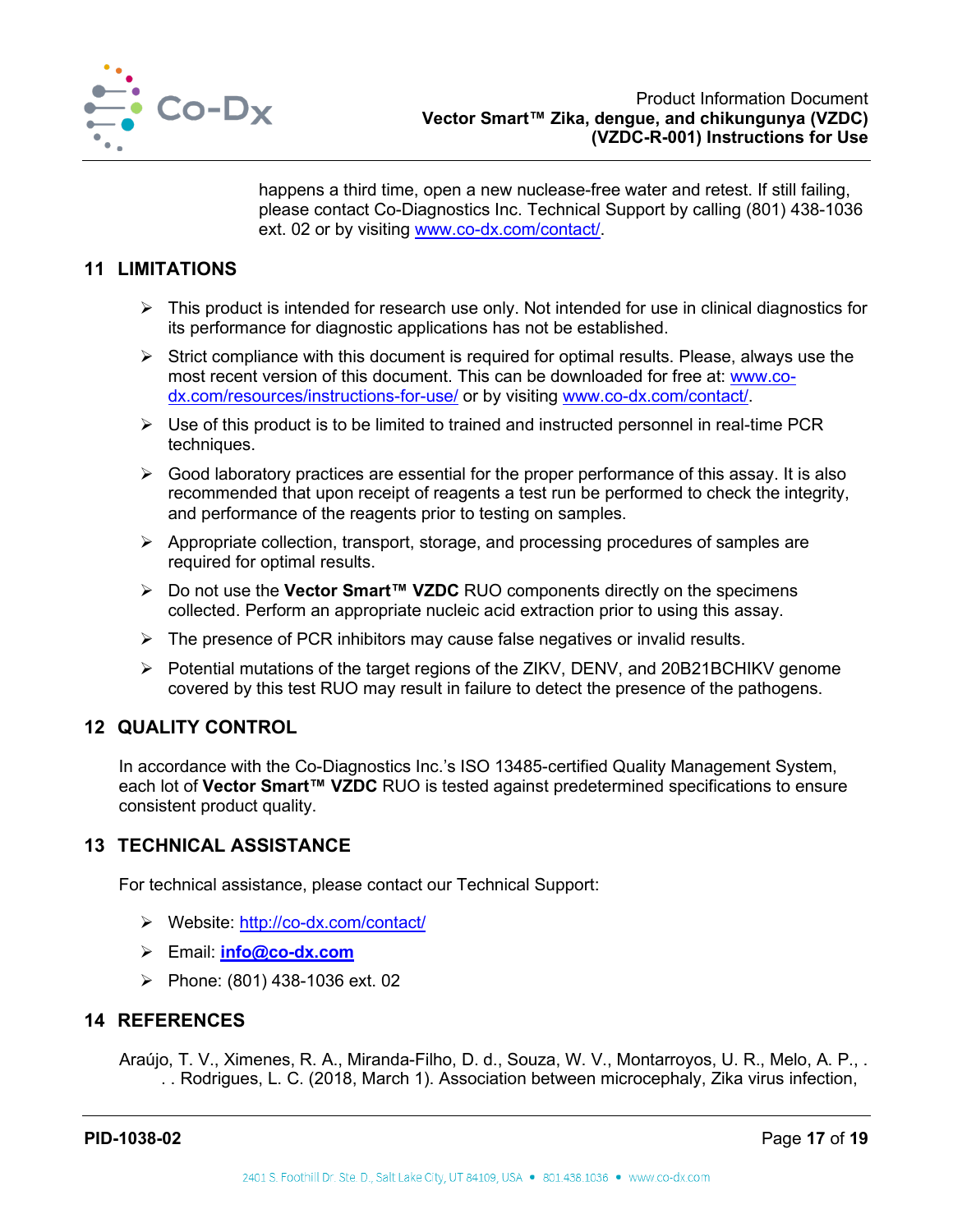

and. *The Lancet Infectious Diseases*, 328–336. doi:https://doi.org/10.1016/S1473- 3099(17)30727-2

- Burkhalter, K. L., Horiuchi, K., Biggerstaff, B. J., Savage, H. M., & Nasci, R. S. (2014). Evaluation of a Rapid Analyte Measurement Platform and Real-Time Reverse-Transcriptase Polymerase Chain Reaction Assay West Nile Virus Detection System in Mosquito Pools. *Journal of the American mosquito Control Association, 30*(1), 21-30.
- Centers for Disease Control and Prevention. (2017, Oct 27). *CDC Laboratory Training: Good Laboratory Practices for Molecular Genetics Testing*. Retrieved Mar 5, 2019, from CDC: https://www.cdc.gov/labtraining/training-courses/good-lab-practices-molecular-geneticstesting.html
- *Dengue and severe dengue.* (2019, April 15). Retrieved from World Health Organization: https://www.who.int/news-room/fact-sheets/detail/dengue-and-severe-dengue
- Poritz, M. A., & Ririe, K. M. (2014). Getting Things Backwards to Prevent Primer Dimers. *The Journal of Molecular Diagnostics, 16*(2), 159-162. doi:10.1016/j.jmoldx.2014.01.001
- Relich, R. F., & Loeffelholz, M. (2017). Zika Virus. *Clinics in Laboratory Medicine, 37*(2), 253-267. doi:10.1016/j.cll.2017.01.002
- Satterfield, B. (2014, Mar). Cooperative primers: 2.5 million-fold improvement in the reduction of nonspecific amplification. *The Journal of Molecular Diagnostics, 16*(2), 163-173. doi:10.1016/j.jmoldx.2013.10.004
- Silva, L. A., & Dermody, T. S. (2017, Mar 1). Chikungunya virus: epidemiology, replication, disease mechanisms, and prospective intervention strategies. *The Journal of Clinical Investigation, 127*(3), 737-749. doi:10.1172/JCI84417
- Viana, R. V., & Wallis, C. L. (2011). Good Clinical Laboratory Practices (GLCP) for Molecular Based Tests Used in Diagnostic Laboratories. In D. I. Akyar, *Wide Spectra of Quality Control* (pp. 29-52). InTech. Retrieved from http://www.intechopen.com/books/wide-spectra-ofquality-control/goodclinical-laboratory-practice-gclp-for-molecular-based-tests-used-indiagnostic-laboratories
- Wilder-Smith, A., & Gubler, D. J. (2008, Nov 1). Geographic Expansion of Dengue: The Impact of international Travel. *Medical Clinics of North America, 92*(6), 1377-1390.
- World Health Organization. (2016, March 23). *Laboratory testing for Zika virus infection.* Retrieved September 15, 2018, from World Health Organization: http://apps.who.int/iris/bitstream/handle/10665/204671/WHO\_ZIKV\_LAB\_16.1\_eng.pdf?sequ ence=1
- World Health Organization. (2018). *2018 Annual review of disease prioritized under the Research and Development Blueprint.* Retrieved September 15, 2018, from http://www.who.int/emergencies/diseases/2018prioritization-report.pdf?ua=1
- *Zika virus.* (2018, July 20). Retrieved from World Health Organization: https://www.who.int/en/news-room/fact-sheets/detail/zika-virus

# <span id="page-18-0"></span>**15 TRADEMARKS AND DISCLAIMERS**

Registered names, trademarks, etc. used in this document, even if not specifically marked as such, are not to be considered unprotected by law.

This product is not available in all countries.